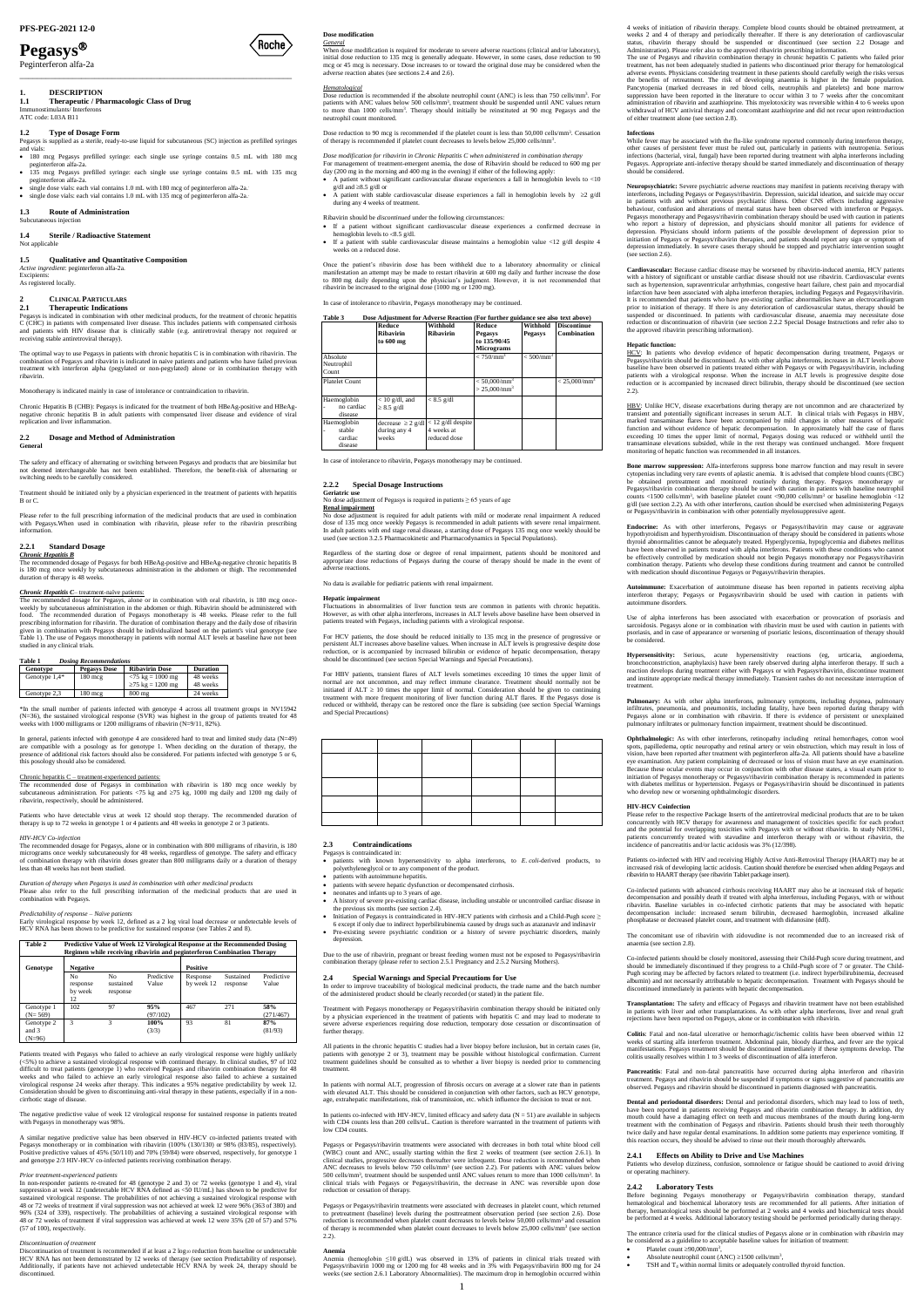HIV-HCV co-infection: CD4+ ≥ 200/µl or CD4+ ≥ 100/µl - < 200/µl and HIV-1 RNA < 5000 copies/mL using Amplicor HIV-1 Monitor Test, v 1.5

**2.5 Use in Special Populations** 

# **2.5.1 Females and Males of Reproductive Potential**

*Fertility* Pegasys has not been studied for its effect on fertility. As with other alpha interferons, prolongation of the<br>menstrual cycle accompanied by both a decrease and a delay in the peak of 17β-estradiol and progesterone<br>levels normal menstrual rhythm followed discontinuation of treatment.

When used with ribavirin it is critically important that women of childbearing potential and their partners must use 2 forms of effective contraception simultaneously, during treatment and for 6 months after treatment has been concluded.

Pegasys has not been studied for its effect on male fertility. However, treatment with interferon alfa-2a did not affect fertility of male rhesus monkeys treated for 5 months at doses up to 25 x 10<sup>6</sup> IU/kg/day.

*Contraception* 

# **2.5.2 Pregnancy**

Pegasys is not recommended during pregnancy unless the potential benefit for the mother outweighs the potential risk to the fetus.

Pegasys has not been studied for its teratogenic effect. Treatment with interferon alfa–2a resulted in a statistically significant increase in abortifacient activity in rhesus monkeys. No teratogenic effects were seen in the offspring delivered at term. However, as with other alpha interferons, women of childbearing potential receiving Pegasys therapy should be advised to use effective contraception during therapy. *Use with ribavirin*

Significant teratogenic and/or embryocidal effects have been demonstrated in all animal species exposed to ribavirin. Ribavirin therapy is contraindicated in women who are pregnant and in the male partners of women who are pregnant. Extreme care must be taken to avoid pregnancy in female patients or in partners of male patients taking ribavirin. Ribavirin therapy must not be initiated until a report of a negative pregnancy test has been obtained immediately prior to initiation of therapy.

Patients on treatment with Pegasys should take effective contraceptive measures.

Please refer also to the approved ribavirin prescribing information.

Labor and Delivery The safe use of Pegasys during labor and delivery has not been established.

#### **2.5.3 Lactation**

nd effectiveness have not been established in patients below the age of 18. In addition, Pegasys injectable solutions contain benzyl alcohol. There have been rare reports of death in neonates and infants associated with excessive exposure to benzyl alcohol. The amount of benzyl alcohol at which toxicity or associated with excessive exposure to being, according the amount of centry, according with the three effects may occur in neonates or infants is not known. Therefore, Pegasys should not be used in neonates or infants (see section 2.3).

It is not known whether Pegasys or ribavirin are excreted in human milk. No studies have been conducted to assess the impact of Pegasys or ribavirin on milk production or its presence in breast milk. As the potential for harm to the nursing infant is unknown, a decision must be made either to discontinue breast-feeding or discontinue treatment, based on the importance of the therapy to the mother.

Chronic Hepatitis B: In clinical trials of 48 week treatment and 24 weeks follow-up, the safety profile for Pegasys in chronic hepatitis B was similar to that seen in chronic hepatitis C, although the frequency of reported adverse reactions was notably less in CHB (see Table 5). Eighty eight (88%) percent of Pegasys-treated patients<br>experienced adverse reactions, as compared to 53% of patients in the lamivudine comparator group,<br>while 6% of the Pega events during the studies. Five percent of patients withdrew from Pegasys treatment due to adverse events or laboratory abnormalities, while less than 1% withdrew from lamivudine treatment for safety reasons. The withdrawal rates for patients with cirrhosis were similar to those of the overall population in each treatment group. The addition of lamivudine had no effect on the safety profile of Pegas

### **2.5.4 Renal Impairment**

No dose adjustment is required for patients with mild or moderate renal impairment. A reduced dose of 135 mcg once weekly Pegasys is recommended in patients with severe renal impairment. In patients with<br>severe renal impairment, a starting dose of Pegasys 135 mcg once weekly should be used (see section<br>3.2.5). Regardless o appropriate dose reductions of Pegasys during the course of therapy should be made in the event of<br>adverse reactions (see section 2.2.2 Special Dosage Instruction). Pegasys should be used with caution in<br>patients with crea information for information regarding the use of ribavirin in patients with renal impairment.

In clinical trials, the incidence of withdrawal from treatment for all patients due to adverse events and laboratory abnormalities was 9% for Pegasys monotherapy and 13% for Pegasys in combination with ribavirin 1000/1200 mg given for 48 weeks. Respectively, only 1% or 3% of patients required discontinuation of either Pegasys or Pegasys/ribavirin for laboratory abnormalities. The

for patients with cirrhosis were similar to those of the overall population. In comparison to 48 weeks of treatment with Pegasys and ribavirin 1000/1200 mg, reducing treatment exposure to 24 weeks and daily dose of ribavirin to 800 mg resulted in a reduction in serious adverse events (11% vs 3%), premature withdrawals for safety reasons (13% vs 5%) and the need for ribavirin dose modification (39% vs 19%).

# **2.5.5 Hepatic Impairment**

In patients with compensated cirrhosis (e.g. Child Pugh A), Pegasys has been shown to be effective and safe. Pegasys has not been studied in patients with decompensated cirrhosis (e.g. Child Pugh B/C or esophageal varices) (see section 2.3).

The Child-Pugh classification divides patients into groups A, B, and C, or "Mild", "Moderate" and "Severe" corresponding to scores of 5-6, 7-9 and 10-15, respectively.

In a clinical trial which included 72 and 48 weeks treatments of prior pegylated interferon alfa-2b/ribavirin non-responder patients, the frequency of withdrawal from Pegasys treatment was 12% and ribavirin treatment was 13% due to adverse events or laboratory abnormalities, for patients in the 72 week arms. In comparison, in 48 week treatment arms, 6% withdrew from Pegasys and 7% withdrew from ribavirin treatment. Similarly for patients with cirrhosis, withdrawal rates from Pegasys and ribavirin treatment were higher in the 72-week treatment arms, (13% and 15%) compared to the 48arms which were (6% and 6%). Patients who withdrew from previous therapy due to hematological toxicity were excluded from enrolling in this trial.

In another clinical trial, patients with advanced fibrosis or cirrhosis (Ishak score of 3 to 6) who had not responded to previous treatment were enrolled with baseline platelet counts as low as 50,000/mm<sup>3</sup> and treated for 48 weeks. Due to a high prevalence of the advanced cirrhosis/fibrosis state and the low baseline platelet counts among patients in this study, the frequency of haematologic lab abnormalities in the first 20 weeks of the trial were as follows: hemoglobin <10 g/dL, 26.3%;, ANC <750/mm<sup>3</sup>, 30%;, and platelet  $\langle 50,000/$  mm<sup>3</sup>, 13%.

#### **Modified Assessment**

| Degree of abnormality | Score          |
|-----------------------|----------------|
| None                  |                |
| Grade 1-2             | 2              |
| Grade $3-4*$          | $\overline{3}$ |
| Absent                |                |
| Slight                | 2              |
| Moderate              | 3              |
| $\triangleleft$       |                |
| $2 - 3$               | 2              |
| >3                    | $\overline{3}$ |
|                       |                |
| $34$                  |                |
| $34 - 51$             | $\overline{c}$ |
| >51                   | 3              |
| >3.5                  |                |
| $3.5 - 2.8$           | 2              |
| < 2.8                 | 3              |
| <1.7                  |                |
| $1.7 - 2.3$           | 2              |
| >2.3                  | 3              |
|                       |                |

#### **2.5.6 Pediatric Use**

Pegasys containing treatment was associated with an on-treatment reduction in absolute CD4+ cell count without a reduction in CD4+ cell percentage. The decrease in CD4+ cell counts was reversible upon<br>dose reduction or cessation of therapy. Pegasys containing treatment had no apparent negative impact<br>on the control of HIV v

#### **2.5.7 Geriatric Use**

No special dosage modification of Pegasys is required for geriatric patients based upon pharmacokinetic, pharmacodynamic, tolerability, and safety data from clinical trials.

### **2.6 Undesirable effects**

*Experience from clinical trials* The frequency and severity of the most commonly reported adverse reactions with Pegasys are similar to those reported with interferon alfa-2a. The most frequently reported adverse reactions with Pegasys 180 micrograms were mostly mild to moderate in severity and were manageable without the need for modification of doses or discontinuation of therapy.

#### Chronic Hepatitis C:

d in ≥1% but <10% on Pegasys/ribavirin combination or Pegasys monotherapy in HBV, HCV and HIV-HCV patients were:

Infections and Infestations: herpes simplex, URI infection, bronchitis, oral candidiasis<br>Blood and the lymphatic system disorders: lymphadenopathy, anemia, thrombocytopenia<br>Endocrine disorders: hypothyroidism, hyperthyroid

*Neuropsychiatric disorders:* memory impairment, taste disturbance, paraesthesia, hypoesthesia, tremor, s, emotional disorders, mood alteration, nervousness, aggression, libido decreased, migraine, olence, hyperesthesia, nightmares, syncope

#### *Chronic Hepatitis C prior non-responder patients*

# HIV-HCV Co-infection

*Hemoglobin and hematocrit:* although treatment with Pegasys monotherapy was associated with small gradual decreases in hemoglobin and hematocrit, less than 1% of all patients, including those with cirrhosis, required dose modification for anemia. Approximately 10% of patients on 48 weeks<br>Pegasys/ribavirin 1000/1200 mg combination therapy required dose modification for anemia. Anemia Pegasys/ribavirin 1000/1200 mg combination therapy required dose modification for anemia. Anemia (hemoglobin < 10g/dL) was reported in 7% and 14% of HIV-HCV co-infected patients treated with

Pegasys monotherapy or in combination with ribavirin, respectively.<br>White blood cells: Pegasys treatment was associated with decreases in values for both total WBC count<br>and ANC. Approximately 4% of HBV or HCV patients rec during therapy. In HIV-HCV co-infected patients, 13% and 11% of those receiving Pegasys monotherapy and combination therapy, respectively, had decreases in ANC levels below 500 cells/mm<sup>3</sup>. *Platelet count:* Pegasys treatment was associated with decreases in values for platelet counts. In clinical trials, approximately 5% of patients had decreases in platelet counts to levels below 50,000/mm<sup>3</sup>, mostly in patients with our patients and who entered the study with baseline platelet counts as low as 75,000/mm<sup>3</sup>, in c

mostly in patients who entered the study with low baseline platelet counts. In HIV-HCV patients, 10% and 8% of those receiving Pegasys monotherapy and combination therapy, respectively, had decreases in and 8% of those receiving Pegasys monotherapy and combination of platelets below 50,000/mm<sup>3</sup> *Thyroid function:* Pegasys treatment was associated with clinically significant abnormalities in thyroid

In HIV-HCV co-infected patients, the clinical adverse events reported on Pegasys, alone or in combination with ribavirin, were similar to that observed in HCV mono-infected patients. Limited safety data (N= 51) is available in co-infected patients with CD4+ cell counts <200/µl. In study NR15961, the incidence of withdrawal from treatment for clinical adverse events, laboratory abnormalities or AIDSdefining events was 16% for Pegasys monotherapy, and 15% for Pegasys in combination with ribavirin<br>800 mg, given for 48 weeks. Respectively, 4% or 3% of patients required discontinuation of Pegasys or<br>Pegasys/ribavirin for adverse events were reported in 21% and 17% of those receiving Pegasys monotherapy or in combination with ribavirin, respectively.

*Thyroid function:* Pegasys treatment was associated with clinically significant abnormalities in thyroid laboratory values requiring clinical intervention (see section 2.4). The frequencies observed with Pegasys were simi *Triglycerides:* triglyceride levels are found to be elevated in patients receiving alpha interferon therapy,

including Pegasys.<br>
Anti-interferon Antibodies: three percent of HCV patients (25/835) receiving Pegasys with or without<br>
ribovirin developed low-titer neutralizing anti-interferon antibodies. The clinical and pathological antibody development to clinical response or adverse events was observed.

Table 4 summarises the safety overview of different treatment regimens of Pegasys in combination with ribavirin for HCV and HIV-HCV patients.

| Table 4 |  |  |                                               | Safety Overview of Pegasys Treatment Regimens-Combination Therapy with |  |
|---------|--|--|-----------------------------------------------|------------------------------------------------------------------------|--|
|         |  |  | <b>Dihavirin for HCV and HIV-HCV Patients</b> |                                                                        |  |

During the post-marketing period, erythema multiforme, Stevens Johnson Syndrome, toxic epidermal necrolysis, pure red cell aplasia (PRCA) and homicidal ideation have been reported very rarely with combination therapy of Pegasys and ribavirin.<br>Dehydration has been reported rarely with combined

| <b>Ribavirin for HCV and HIV-HCV Patients</b>                     |                                                               |                                                         |                                                                      |
|-------------------------------------------------------------------|---------------------------------------------------------------|---------------------------------------------------------|----------------------------------------------------------------------|
|                                                                   | HCV<br>mono-infection                                         | <b>HCV</b><br>mono-infection                            | <b>HIV-HCV</b><br>co-infection                                       |
|                                                                   | <b>Pegasys</b><br>180 mcg &<br>Ribavirin<br>800 <sub>mg</sub> | <b>Pegasys</b><br>180 mcg &<br>Ribavirin<br>1000/1200mg | <b>Pegasys</b><br>180 mcg &<br><b>Ribavirin</b><br>800 <sub>mg</sub> |
|                                                                   | 24 weeks                                                      | 48 weeks                                                | 48 weeks                                                             |
| Serious adverse events                                            | 3%                                                            | 11%                                                     | 17%                                                                  |
| Anemia<br>(haemoglobin $<< 10g/dl$ )                              | 3%                                                            | 15%                                                     | 14%                                                                  |
| Ribavirin dose modification                                       | 19%                                                           | 39%                                                     | 37%                                                                  |
| withdrawals<br>Premature<br>due<br>to<br>adverse events           | 4%                                                            | 10%                                                     | 12%                                                                  |
| withdrawals<br>Premature<br>due<br>to<br>laboratory abnormalities | 1%                                                            | 3%                                                      | 3%                                                                   |

**Table 5** shows those adverse reactions occurring in  $\geq 10\%$  of patients who have received Pegasys, Pegasys plus ribavirin or interferon alfa-2b plus ribavirin in different indication

> en reported rarely with combination therapy of Pegasys and ribavirin . As with other alpha interferons, serous retinal detachment has been reported with Pegasys and ribavirin combination therapy As with other alpha interferons, liver and renal graft rejections have been reported for Pegasys, alone or

n combination with ribavirin

**Table 5 Undesirable Effects ( 10% Incidence in Any Treatment Group) for HBV or HCV** 

|                                           | <b>Patients</b>       |                                  |                                               |                                                    |                                                         |                                          |
|-------------------------------------------|-----------------------|----------------------------------|-----------------------------------------------|----------------------------------------------------|---------------------------------------------------------|------------------------------------------|
|                                           | <b>HBV</b>            |                                  | <b>HCV</b>                                    |                                                    |                                                         |                                          |
| <b>Body System</b>                        | Pegasys*<br>180 mcg   | HCV<br><b>Pegasys</b><br>180 mcg | <b>HCV</b><br><b>Pegasys</b><br>180 mcg<br>&. | $\overline{HCV}$<br><b>Pegasys</b><br>180 mcg<br>& | <b>HCV</b><br>IFN alfa-<br>2 <sub>b</sub><br>3<br>MIU & | HIV-<br><b>HCV</b><br>Pegasys<br>180 mcg |
|                                           |                       |                                  | Ribavirin<br>800 mg                           | Ribavirin<br>1000/<br>1200 mg                      | Ribavirin<br>1000/<br>1200 mg                           | &<br>Ribavirin<br>800 mg                 |
|                                           | 48 weeks<br>$N = 448$ | 48 weeks<br>$N = 827$            | 24 weeks<br>$N = 207$                         | 48 weeks<br>$N = 887$                              | 48 weeks<br>$N = 443$                                   | 48 weeks<br>$N = 288$                    |
|                                           | %                     | %                                | %                                             | %                                                  | %                                                       | %                                        |
| Metabolism<br>&                           |                       |                                  |                                               |                                                    |                                                         |                                          |
| <b>Nutrition</b>                          |                       |                                  |                                               |                                                    |                                                         |                                          |
| Anorexia                                  | 13                    | 16                               | 20                                            | 27                                                 | 26                                                      | 23                                       |
| Weight<br>Decrease                        | $\overline{4}$        | 5                                | $\overline{\phantom{a}}$                      | 7                                                  | 10                                                      | 16                                       |
| Neuro/Psych<br><b>Disorders</b>           |                       |                                  |                                               |                                                    |                                                         |                                          |
| Headache                                  | 23                    | 52                               | 48                                            | 47                                                 | 49                                                      | 35                                       |
| Insomnia                                  | 6                     | 20                               | 30                                            | 32                                                 | 37                                                      | 19                                       |
| Irritability                              | 3                     | 17                               | 28                                            | 24                                                 | 27                                                      | 15                                       |
| Depression                                | $\overline{4}$        | 18                               | 17                                            | 21                                                 | 28                                                      | 22                                       |
| <b>Dizziness</b>                          | 6                     | 14                               | 13                                            | 15                                                 | 14                                                      | $\overline{7}$                           |
| Concentration<br>Impairment               | $\overline{c}$        | 9                                | $\overline{8}$                                | 10                                                 | 13                                                      | $\overline{2}$                           |
| Anxiety                                   | $\overline{3}$        | 6                                | 8                                             | 8                                                  | 12                                                      | 8                                        |
| <b>Respiratory</b><br><b>Disorder</b>     |                       |                                  |                                               |                                                    |                                                         |                                          |
| Dyspnoea                                  | $\mathbf{1}$          | 5                                | $\overline{11}$                               | 13                                                 | 14                                                      | $\overline{7}$                           |
| Cough                                     | $\overline{c}$        | $\overline{4}$                   | 8                                             | 13                                                 | 7                                                       | 3                                        |
| Gastro-<br>intestinal<br><b>Disorders</b> |                       |                                  |                                               |                                                    |                                                         |                                          |
| Nausea                                    | 6                     | 24                               | 29                                            | 28                                                 | 28                                                      | 24                                       |
| Diarrhoea                                 | 6                     | 16                               | 15                                            | 14                                                 | 10                                                      | 16                                       |
| Abdominal<br>Pain                         | $\overline{4}$        | 15                               | 9                                             | 10                                                 | 9                                                       | $\overline{7}$                           |
| Skin                                      |                       |                                  |                                               |                                                    |                                                         |                                          |
| Alopecia                                  | 17                    | 22                               | 25                                            | 24                                                 | 33                                                      | 10                                       |
| Pruritus                                  | 6                     | 12                               | 25                                            | 21                                                 | 18                                                      | 5                                        |
| Dermatitis                                | $\leq$ 1              | 9                                | 15                                            | 16                                                 | 13                                                      | $\mathbf{1}$                             |
| Dry skin                                  | $\mathbf{1}$          | 5                                | 13                                            | 12                                                 | 13                                                      | $\overline{4}$                           |
| Musculo-<br>skeletal                      |                       |                                  |                                               |                                                    |                                                         |                                          |
| Myalgia                                   | 25                    | 37                               | 42                                            | 38                                                 | 49                                                      | 32                                       |
| Arthralgia                                | 10                    | 26                               | 20                                            | 22                                                 | 23                                                      | 16                                       |
| General                                   |                       |                                  |                                               |                                                    |                                                         |                                          |
| Fatigue                                   | $\overline{21}$       | 49                               | 45                                            | 49                                                 | 53                                                      | 40                                       |
| Pyrexia                                   | 52                    | 35                               | 37                                            | 39                                                 | 54                                                      | 41                                       |
| Rigors                                    | 6                     | 30                               | 30                                            | 25                                                 | 34                                                      | 16                                       |
| Injection-<br>Site Reaction               | 7                     | 22                               | 28                                            | 21                                                 | 15                                                      | 10                                       |
| Asthenia                                  | 11                    | 7                                | 18                                            | 15                                                 | 16                                                      | 26                                       |
| Pain                                      | $\mathbf{1}$          | 11                               | 9                                             | 10                                                 | 9                                                       | 6                                        |

No evidence of drug interaction was observed in 47 HIV-HCV co-infected patients who completed a 12 week pharmacokinetic substudy to examine the effect of ribavirin on the intracellular phosphorylation of some nucleoside reverse transcriptase inhibitors (lamivudine, zidovudine, or stavudine). Plasma exposure of ribavirin did not appear to be affected by concomitant

Co-administration of ribavirin and didanosine is not recommended. Exposure to didanosine or its active<br>metabolite (dideoxyadenosine 5'-triphosphate) is increased when didanosine is co-administered with<br>ribavirin. Reports o symptomatic hyperlactatemia/lactic acidosis have been reported with use of ribavirin.

\*In clinical trials, 450 patients received Pegasys in combination with lamivudine. The addition of lamivudine had no effect on the safety profile of Pegasys.

### **Table 6 Adverse Reactions occurring in 10% of Hepatitis C patients with normal ALT**

Exacerbation of anaemia due to ribavirin has been reported when zidovudine is part of the regimen used to treat HIV although the exact mechanism remains to be elucidated. The concomitant use of ribavirin with zidovudine is not recommended due to an increased risk of anaemia. Consideration should be given to replacing zidovudine in a combination ART regimen if this is already established. This would be particularly important in patients with a known history of zidovudine induced anaemia.

| levels                                             |                                                                       |                                                            |                                         |
|----------------------------------------------------|-----------------------------------------------------------------------|------------------------------------------------------------|-----------------------------------------|
|                                                    | PEGASYS <sub>180</sub><br>mcg with<br>ribavirin 800<br>mg<br>24 weeks | PEGASYS 180 mcg<br>with ribavirin 800<br>48<br>mg<br>weeks | <b>Untreated</b><br>Control<br>48 weeks |
|                                                    | $(n=212)$                                                             | $(n=210)$                                                  | $(n=69)$                                |
|                                                    | $\frac{0}{0}$                                                         | $\frac{0}{0}$                                              | $\frac{0}{0}$                           |
| <b>General disorders</b>                           |                                                                       |                                                            |                                         |
| Fatigue                                            | 51                                                                    | 51                                                         | 17                                      |
| Pyrexia                                            | 30                                                                    | 43                                                         | 3                                       |
| Rigors                                             | 24                                                                    | 25                                                         | 1                                       |
| Asthenia                                           | 22                                                                    | 23                                                         | 10                                      |
| Injection site reaction                            | 16                                                                    | 16                                                         | ÷                                       |
| Decreased appetite                                 | $\overline{8}$                                                        | 16                                                         | 1                                       |
| Back pain                                          | 9                                                                     | 10                                                         | $\mathbf Q$                             |
| <b>Psychiatric disorders</b>                       |                                                                       |                                                            |                                         |
| Insomnia                                           | 35                                                                    | 36                                                         | 7                                       |
| Depression                                         | 26                                                                    | 27                                                         | 6                                       |
| Irritability                                       | 27                                                                    | 26                                                         | $\mathbf{1}$                            |
| Anxiety                                            | 10                                                                    | 8                                                          | 3                                       |
| Musculoskeletal, connective                        |                                                                       |                                                            |                                         |
| tissue and bone disorders                          |                                                                       |                                                            |                                         |
| Myalgia                                            | 38                                                                    | 44                                                         | 7                                       |
| Arthralgia                                         | 32                                                                    | 30                                                         | $\overline{4}$                          |
| Nervous system disorders                           |                                                                       |                                                            |                                         |
| Headache                                           | 44                                                                    | 56                                                         | 7                                       |
| <b>Dizziness</b>                                   | 89                                                                    | 17                                                         | 1                                       |
| <b>Skin and subcutaneous</b><br>tissue disorders   |                                                                       |                                                            |                                         |
| Alopecia                                           | 20                                                                    | 28                                                         |                                         |
| Pruritus                                           | 16                                                                    | 20                                                         | 1                                       |
| Rash                                               | 14                                                                    | 16                                                         | $\overline{a}$                          |
| Dermatitis                                         |                                                                       |                                                            |                                         |
| Dry skin                                           | 11                                                                    | 9                                                          | ÷                                       |
| <b>Gastrointestinal disorders</b>                  |                                                                       |                                                            |                                         |
| Nausea                                             | 32                                                                    | 40                                                         | $\mathbf{1}$                            |
| Diarrhoea                                          | 19                                                                    | 26                                                         | $\overline{4}$                          |
| Vomiting                                           | 12                                                                    | 13                                                         | 3                                       |
| Upper abdominal pain                               | 9                                                                     | 12                                                         | 7                                       |
| Dyspepsia                                          | 9                                                                     | 10                                                         | ÷.                                      |
| Respiratory, thoracic and<br>mediastinal disorders |                                                                       |                                                            |                                         |
| Cough                                              | 14                                                                    | 19                                                         | $\mathbf{1}$                            |
| Dyspnoea                                           | 14                                                                    | 15                                                         |                                         |
| Pharyngitis                                        | $\overline{Q}$                                                        | 10                                                         | $\overline{4}$                          |
| <b>Metabolism and nutrition</b><br>disorders       |                                                                       |                                                            |                                         |
| Anorexia                                           | 16                                                                    | 13                                                         | 1                                       |
|                                                    |                                                                       |                                                            |                                         |

*Eye disorders:* vision blurred, xerophthalmia, eye inflammation, eye pain

*Ear and labyrinth disorders:* vertigo, earache

*Cardiac disorders:* palpitations, edema peripheral, tachycardia

*Vascular disorders:* flushing *Respiratory, thoracic and mediastinal disorders:* sore throat, rhinitis, nasopharyngitis, sinus congestion, dyspnea exertional, epistaxis

*Gastrointestinal disorders:* vomiting, dyspepsia, flatulence, dry mouth, mouth ulceration, gingival bleeding, stomatitis, dysphagia, glossi *Skin and subcutaneous tissue disorders:* skin disorder, rash, eczema, psoriasis, urticaria, photosensitivity

reaction, sweating increased, night sweats

*Musculoskeletal, connective tissue and bone disorders:* bone pain, back pain, neck pain, muscle cramps, muscle weakness, musculoskeletal pain, arthritis *Reproductive system and breast disorders:* impotence

*General disorders and administration site conditions:* influenza-like illness, malaise, lethargy, hot

flushes, chest pain, thirst Other adverse reactions reported in  $\geq 1\%$  to  $\leq 2\%$  of HIV-HCV patients receiving Pegasys/ribavirin combination included: hyperlactacidemia/lactic acidosis, influenza, pneumonia, affect lability, apathy, tinnitus, pharyngolaryngeal pain, cheilitis, acquired lipodystrophy and chromaturia.

As with other alpha interferon therapies, uncommon to rare cases of the following serious adverse events have been reported in patients receiving Pegasys/ribavirin combination or Pegasys monotherapy during clinical trials: lower respiratory tract infection, skin infection, otitis externa, endocarditis, suicide, substance overdose, hepatic dysfunction, fatty liver, cholangitis, malignant hepatic neoplasm, peptic ulcer, gastrointestinal bleeding, pancreatitis, arrhythmia, atrial fibrillation, pericarditis, autoimmune<br>phenomena (e.g., ITP, thyroiditis, psoriasis, rheumatoid arthritis, SLE), myositis, peripheral neuropathy,<br>sarcoidos cerebral hemorrhage, TTP, psychotic disorder, and hallucination.

Based on cumulative data set, rarely, alpha interferon including Pegasys, used alone or in combination with ribavirin, may be associated with pancytopenia, and very rarely, aplastic anemia has been reported. For HIV-HCV patients receiving Pegasys and ribavirin combination therapy other undesirable effects have been reported in ≥ 1% to ≤ 2% of patients: hyperlactacidemia/lactic acidosis, influenza, pneumonia, affect lability, apathy, tinnitus, pharyngolaryngeal pain, cheilitis, acquired lipodystrophy and chromaturia.

# **2.6.1 Laboratory Abnormalities**

For combination therapy in HCV patients, please refer also to the approved ribavirin prescribing<br>information for the effects of ribavirin on laboratory parameters.<br>*Hematology:* as with other interferons, treatment with ei

with decreases in hematological values, which generally improved with dosage modification and returned to pretreatment levels within 4 to 8 weeks upon cessation of therapy (see sections 2.2 and 2.4).<br>Although hematological toxicities of neutropenia, thrombocytopenia and anemia occurred more<br>frequently in HIV-HCV pa growth factors and infrequently required premature discontinuation of treatment.

# *Laboratory values for HIV-HCV co-infected patients*

Although hematological toxicities of neutropenia, thrombocytopenia and anemia occurred more frequently in HIV-HCV patients, the majority could be managed by dose modification and the use of growth factors and infrequently required premature discontinuation of treatment. Decrease in ANC levels below 500 cells/mm3 was observed in 13% and 11% of patients receiving Pegasys monotherapy<br>and combination therapy, respectively. Decrease in platelets below 50,000/mm3 was observed in 10%<br>and 8% of patients receivin combination therapy, respectively.

## **2.6.2 Post Marketing Experience**

Adverse reactions reported in a post-marketing setting are: tongue pigmentation.

Facial palsy has been reported with Pegasys. Respiratory, thoracic and mediastinal disorders: Pulmonary arterial hypertension (Frequency unknown). Cases of pulmonary arterial hypertension (PAH) have been reported with interferon alfa products, notably in patients with risk factors for PAH (such as portal hypertension, HIV infection, cirrhosis). Events were reported at various time points typically several months after starting treatment with

interferon alfa.

**2.7 Overdose** with Pegasys involving at least two injections on consecutive days (instead of weekly interval) up to daily injections for one week (i.e. 1260mcg/week) have been reported. None of these patients experienced unusual, serious or treatment-limiting events. Weekly doses of up to 540 mcg and 630 mcg have been administered in renal cell carcinoma and chronic myelogenous leukemia clinical<br>trials, respectively. Dose-limiting toxicities were fatigue, elevated liver enzymes, neutropenia<br>thrombocytopenia consistent reported in clinical trials.

Please refer to the approved ribavirin prescribing information.

# **2.8 Interactions with other Medical Products and other Forms of Interaction**

No pharmacokinetic interactions between Pegasys and ribavirin have been observed in HCV clinical trials in which Pegasys was used in combination with ribavirin. Similarly, lamivudine had no effect on Pegasys pharmacokinetics in HBV clinical trials in which Pegasys was used in combination with lamivudine.

Treatment with Pegasys 180 mcg once weekly for 4 weeks had no effect on the pharmacokinetics profiles of tolbutamide (CYP 2C9), mephenytoin (CYP 2C19), debrisoquine (CYP 2D6), and dapsone (CYP 3A4) in healthy male subjects. Pegasys is a modest inhibitor of cytochrome P450 1A2 as a 25% increase in theophylline's AUC was observed in the same study. Comparable effects on theophylline's pharmacokinetics have been seen after treatment with standard alpha interferons. Alpha interferons have been shown to affect the oxidative metabolism of some drugs by reducing the activity of hepatic microsomal cytochrome P450 enzymes. Theophylline serum concentrations should be monitored and appropriate dose adjustments of theophylline made for patients taking theophylline and Pegasys or Pegasys/ribavirin therapy concomitantly.

In a pharmacokinetic study of 24 HCV patients concomitantly receiving methadone maintenance therapy (median dose 95mg; range 30mg to 150mg), treatment with PEGASYS 180µg sc once weekly for sociated with mean methadone levels that were 10% to 15% higher than at clinical significance of this finding is unknown; nonetheless, patients should be monitored for the signs and symptoms of methadone toxicity.

A non-Roche clinical trial investigating the combination of telbivudine 600 mg daily, with pegylated interferon alfa-2a, 180 micrograms once weekly by subcutaneous administration, indicates that the combination is associated with an increased risk for developing peripheral neuropathy. The mechanism behind these events is not known. Such an increased risk can not be excluded for other interferons (pegylated or standard). Moreover, the benefit of the combination of telbivudine with interferon alfa (pegylated or standard) is not currently established.

*Azathioprine:* Ribavirin, by having an inhibitory effect on inosine monophosphate dehydrogenase, may interfere with azathioprine metabolism possibly leading to an accumulation of 6-methylthioinosine monophosphate (6-MTIMP), which has been associated with myelotoxicity in patients treated with azathioprine. The use of peginterferon alfa-2a and ribavirin concomitantly with azathioprine should be avoided.

In individual cases where the benefit of administering ribavirin concomitantly with azathioprine warrants the potential risk, it is recommended that close hematologic monitoring be done during concomitant azathioprine use to identify signs of myelotoxicity, at which time treatment with these drugs should be stopped (see section 2.4).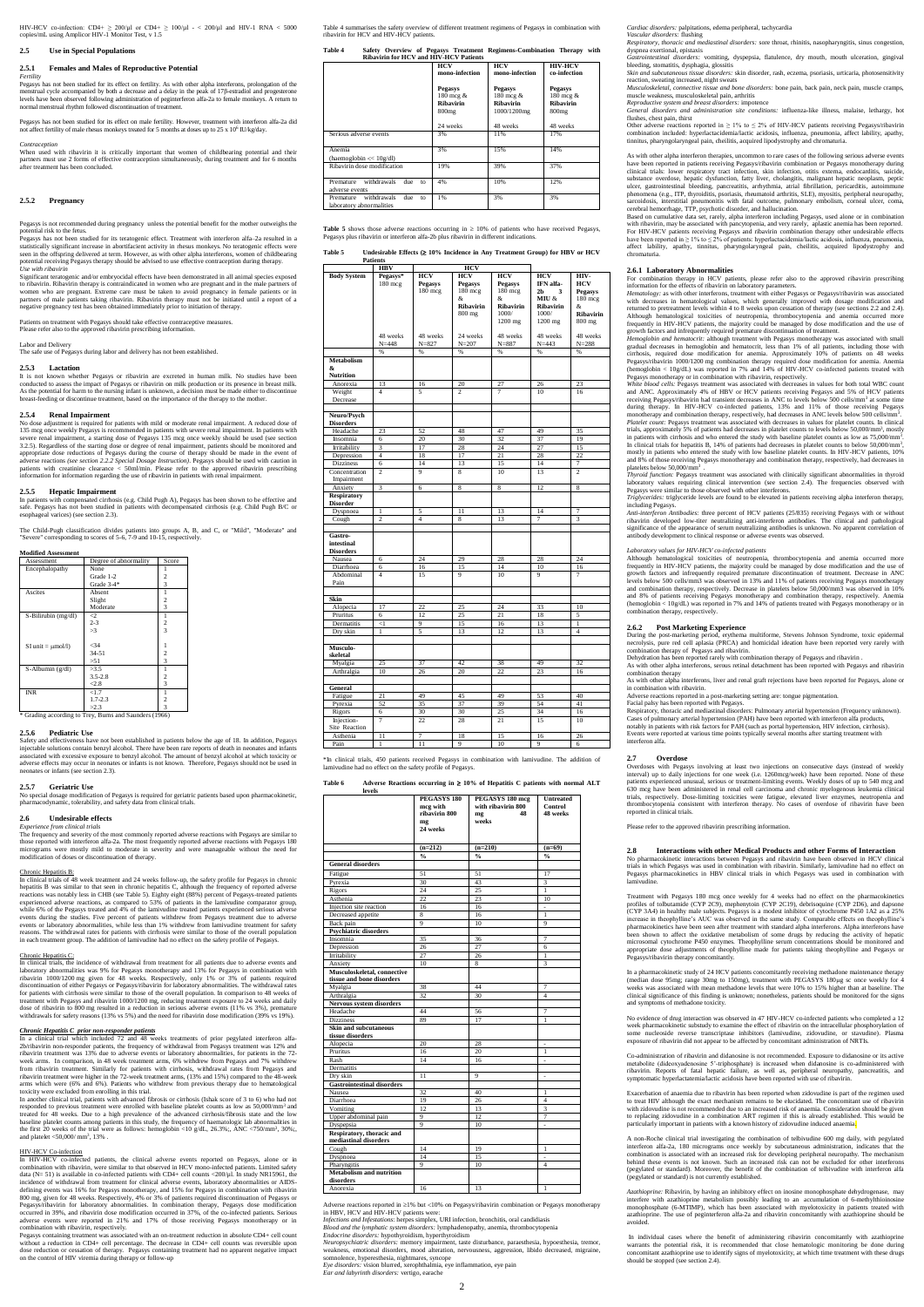### **3. PHARMACOLOGICAL PROPERTIES & EFFECTS**

**3.1 Pharmacodynamic Properties**<br>Please refer to the approved ribavirin prescriprescribing information for pharmacodynamic properties of ribavirin.

#### *General*

Pegasys possesses the in-vitro antiviral and antiproliferative activities of interferon alfa-2a. Interferons bind to specific receptors on the cell surface initiating a complex intracellular signaling pathway and rapid activation of gene transcription. Interferon-stimulated genes modulate many biological effects including the inhibition of viral replication in infected cells, inhibition of cell proliferation and odulation.

The conjugation of PEG reagent (bis-monomethoxypolyethylene glycol) to interferon alfa-2a forms a pegylated interferon alfa-2a (Pegasys). Interferon alfa-2a is produced biosynthetically using recombinant DNA technology, and is the product of a cloned human leukocyte interferon gene inserted into and expressed in *E. coli*. The structure of the PEG moiety directly affects the clinical pharmacology of Pegasys. Specifically, the size and branching of the 40 kDa PEG moiety define the absorption, distribution and elimination characteristics of Pegasys.

## **3.1.1 Mechanism of Action**

HCV RNA levels decline in a biphasic manner in responding patients with hepatitis C who have<br>received Pegasys. The first phase of decline occurs within 24 to 36 hours after the first dose of Pegasys<br>and the second phase of response. Pegasys 180 mcg per week enhances the virion clearance and improves the virological end of treatment responses compared to treatment with standard alpha interferons. Ribavirin had no significant  $\frac{1}{10}$  to treatment with standard alpha interferons. Ribavirin had no significant effect on the initial viral kinetics over the first 4 to 6 weeks in patients treated with the combination of pegylated interferon alfa-2a and ribavirin or interferon alfa.

Pegasys stimulates the production of effector proteins such as serum neopterin and 2',5'-oligoadenylate<br>synthetase in a dose-dependent manner. The stimulation of 2',5'-oligoadenylate synthetase is maximal<br>after single dose interval. The magnitude and duration of Pegasys induced 2',5'-oligoadenylate synthetase activity were reduced in subjects older than 62 years and in subjects with significant renal impairment (creatinine clearances of 20 to 40 ml/min). The clinical relevance of these findings with pharmacodynamic markers of Pegasys is not known.

All clinical trials recruited patients with chronic hepatitis B who had active viral replication measured by<br>HBV DNA, elevated levels of ALT and a liver biopsy consistent with chronic hepatitis. Study WV16240<br>recruited pat negative for HBeAg and positive for anti-HBe. In both studies the treatment duration was 48 weeks, with weeks of treatment-free follow-up. Both studies compared Pegasys plus placebo vs Pegasys plus lamivudine vs lamivudine alone. No HBV-HIV co-infected patients were included in these clinical trials.

#### **3.1.2 Efficacy / Clinical Studies**

**Hepatitis B:** Clinical studies have demonstrated that Pegasys monotherapy is effective in the treatment of patients with chronic hepatitis B, both in patients who are HBeAg-positive and in patients who are HBeAgnegative/anti-HBe-positive.

#### *Confirmatory clinical trials*

*Predictability of response* Patients demonstrating an early virological response by week 12 (86% of total patients treated) have an increased probability of achieving a sustained virological response with a full course of therapy. An<br>early virological response is defined as unquantifiable levels of HCV RNA or at least a 99% reduction (2<br>log drop) in vi experiencing an early virological response went on to achieve a sustained virological response.

Response rates at the end of follow-up for the two studies are presented in Table 7. HBV DNA was measured by the COBAS AMPLICOR HBV MONITOR Assay (limit of detection 200 copies/ml).

biopsy consistent with chronic hepatitis. Study NV15495 specifically recruited patients with a histological diagnosis of cirrhosis (about 80%) or transition to cirrhosis (about 20%). Only HIV-HCV co-infected patients were included in the study NR15961 (see Table 10). These patients had stable HIV disease and mean CD4 T-cell count was about 500 cells/µl. Clinical trials in non-responders and in relapsers are in progress.

|                           | <b>HBeAg</b> positive<br><b>Study WV16240</b>                    |                                                                          |                                      | HBeAg negative / anti-HBe positive<br>Study WV16241       |                                                                           |                                      |
|---------------------------|------------------------------------------------------------------|--------------------------------------------------------------------------|--------------------------------------|-----------------------------------------------------------|---------------------------------------------------------------------------|--------------------------------------|
|                           | <b>Pegasys</b><br>$180$ mcg<br>&.<br><b>Placebo</b><br>$(N=271)$ | <b>Pegasys</b><br>$180$ mcg<br>&<br>Lamivud<br>ine<br>100mg<br>$(N=271)$ | Lamivud<br>ine<br>100mg<br>$(N=272)$ | <b>Pegasys</b><br>$180$ mcg<br>&.<br>Placebo<br>$(N=177)$ | <b>Pegasys</b><br>$180$ mcg<br>&.<br>Lamivud<br>ine<br>100mg<br>$(N=179)$ | Lamivud<br>ine<br>100mg<br>$(N=181)$ |
| HBeAg Sero-<br>conversion | $32\%$ <sup>1</sup>                                              | 27%                                                                      | 19%                                  | N/A                                                       | N/A                                                                       | N/A                                  |
| HBV DNA*                  | $32\%$ <sup>2</sup>                                              | 34%                                                                      | 22%                                  | $43\%$ <sup>5</sup>                                       | 44%                                                                       | 29%                                  |
| ALT.<br>Normalization     | $41\%$ <sup>3</sup>                                              | 39%                                                                      | 28%                                  | 59%6                                                      | 60%                                                                       | 44%                                  |
| HBsAg Sero-<br>conversion | 3%4                                                              | 3%                                                                       | 0%                                   | 3%                                                        | 2%                                                                        | 0%                                   |

For HBeAg-positive patients: HBV DNA < 10<sup>5</sup> copies/ml<br>For HBeAg-negative /anti-HBe-positive patients: HBV DNA < 2 x 10<sup>4</sup> copies/ml<br>1 Odds Ratio (95% CI) vs lamivudine = 2.00 (1.34 – 2.97)<br>p-value (stratified Cochran-Mant

- <sup>2</sup> Odds Ratio (95% CI) vs lamivudine = 1.64 (1.12 2.42)<br>p-value (stratified Cochran-Mantel-Haenszel test) = 0.012<br><sup>3</sup> Odds Ratio (95% CI) vs lamivudine = 1.77 (1.23 2.54)
- p-value (stratified Cochran-Mantel-Haenszel test) =  $0.002$
- Odds Ratio not definable
- $p$ -value (stratified Cochran-Mantel-Haenszel test) =  $0.004$
- Odds Ratio (95% CI) vs lamivudine  $= 1.84$  (1.17 2.89)
- 

p-value (stratified Cochran-Mantel-Haenszel test) = 0.007 <sup>6</sup> Odds Ratio (95% CI) vs lamivudine = 1.86 (1.22 – 2.85)

p-value (stratified Cochran-Mantel-Haenszel test) = 0.004

Histological response was similar across the three treatment groups in each study; however, patients showing a sustained response 24 weeks after the end of treatment were significantly more likely to also show histological improvement.

All patients who completed the phase III studies were eligible for entry into a long-term follow-up study (WV16866). Among patients from study WV16240, who received Pegasys monotherapy and entered the long-term follow-up study, the rate of sustained HBeAg seroconversion 12 months after the end of therapy was 48% (73/153). In p 59% (58/99), respectively.

\* Pegasys 180 mcg ribavirin 1000/1200 mg, 48 w *vs.* Pegasys 180 mcg ribavirin 800 mg, 48 w: Odds Ratio (95% CI) = 1.52 (1.07 to 2.17) P-value (stratified Cochran-Mantel-Haenszel test) = 0.020<br>\* Pegasys 180 meg ribavirin 1000/1200 mg, 48 w vs. Pegasys 180 mcg ribavirin 1000/1200 mg, 24 w:<br>Odds Ratio (95% CI) = 2.12 (1.

#### **Chronic Hepatitis C:**

Clinical studies have demonstrated that Pegasys alone or in combination with ribavirin is effective in the treatment of patients with chronic hepatitis C, including cirrhotic patients with compensated liver disease.

# Clinical Trial Results

The possibility to consider shortening treatment duration to 24 weeks in genotype 1 and 4 patients was examined based on a sustained rapid virological response observed in patients with rapid virological response at week 4 in studies NV15942 and ML17131 (see Table 10).

#### *Pegasys monotherapy*

at  ${\cal E}$ 

In three randomised studies, altogether 701 adult, interferon-naïve patients with a diagnosis of chronic hepatitis C were treated at the recommended monotherapy dose of 180 micrograms Pegasys. An additional study specifically recruited patients with a histological diagnosis of cirrhosis or transition to cirrhosis and 87 patients were treated with Pegasys 180 micrograms per week. About 80% of the patients in this study had compensated cirrhosis (i.e., Child-Pugh A). In all studies, patients were treated for 48 weeks followed by an observation period of 24 weeks. In study NV17317 in patients infected with viral genotype 2 or 3, all patients received Pegasys 180 µg sc qw and a ribavirin dose of 800 mg and were randomized to treatment for either 16 or 24 weeks. Overall qw and a ribavirin dose of 800 mg and were random treatment for 16 weeks resulted in lower sustained viral response (65%) than treatment for 24 weeks

The virological responses for Pegasys and interferon alfa-2a are summarised in Table 8. Superior efficacy of Pegasys compared to interferon alfa-2a was demonstrated also in terms of histological response, including patients without sustained viral response and patients with cirrhosis.

#### *Confirmatory clinical trials in treatment-naive patients*

All clinical trials recruited interferon-naïve patients with chronic hepatitis C confirmed by detectable levels of serum HCV RNA, elevated levels of ALT (with the exception of study NR16071) and a liver

Superior efficacy of Pegasys compared to interferon alfa-2a was demonstrated also in terms of histological response, including patients with cirrhosis and/or HIV-HCV co-infection.

All patients received ribavirin (1000 or 1200 mg/day) in combination with Pegasys. All treatment arms had 24 week treatment-free follow-up.

For HCV monoinfected patients and HIV-HCV co-infected patients , for treatment regimens, duration of therapy and study outcome see Tables 8, 9, 10 and Table 16, respectively. Virological response was defined as undetectable HCV RNA as measured by the COBAS AMPLICOR™ HCV Test, version 2.0 (limit of detection 100 copies/ml equivalent to 50 International Units/ml) and sustained response as one negative sample approximately 6 months after end of therapy.

#### **Table 8 Virological Response in HCV Patients**

|                                    | <b>Pegasys Monotherapy</b>                                                            |                                                                      |                                   |                                            | <b>Pegasys Combination Therapy</b>                                               |                                                                  |                                                                                |  |
|------------------------------------|---------------------------------------------------------------------------------------|----------------------------------------------------------------------|-----------------------------------|--------------------------------------------|----------------------------------------------------------------------------------|------------------------------------------------------------------|--------------------------------------------------------------------------------|--|
|                                    | non-cirrhotic and<br>cirrhotic<br><b>Study NV15496+</b><br>NV15497+<br><b>NV15801</b> |                                                                      | cirrhotic<br><b>Study NV15495</b> |                                            | non-cirrhotic and cirrhotic                                                      |                                                                  |                                                                                |  |
|                                    |                                                                                       |                                                                      |                                   |                                            | Study<br><b>NV15942</b>                                                          | <b>Study NV15801</b>                                             |                                                                                |  |
|                                    | Pegasys<br>180<br>mcg                                                                 | <b>Interfer</b><br>on alfa-<br>2a<br>$6$ MIU/<br>3 MIU<br>&<br>3 MIU | <b>Pegasys</b><br>180<br>mcg      | <b>Interfer</b><br>on alfa-<br>2a<br>3 MIU | <b>Pegasys</b><br>$180 \text{ mcg}$<br>&.<br><b>Ribavirin</b><br>1000/1200<br>mg | <b>Pegasys</b><br>$180$ mcg<br>&<br>Ribavirin<br>1000/1200<br>mg | <b>Interferon</b><br>alfa-2h<br>3 MIU &<br><b>Ribavirin</b><br>1000/1200<br>mg |  |
|                                    | $(N=701)$<br>48<br>weeks                                                              | $(N=478)$<br>48<br>weeks                                             | $(N=87)$<br>48<br>weeks           | $(N=88)$<br>48<br>weeks                    | $(N=436)$<br>48 weeks                                                            | $(N=453)$<br>48 weeks                                            | $(N=444)$<br>48 weeks                                                          |  |
| Response<br>at End of<br>Treatment | $55 -$<br>69%                                                                         | $22 -$<br>28%                                                        | 44%                               | 14%                                        | 68%                                                                              | 69%                                                              | 52%                                                                            |  |

Table 13)

| Overall                                                                                              | $28 -$ | 11 - | $30%$ * | $8%$ * | 63%                                                            | $54%$ ** | 45%** |
|------------------------------------------------------------------------------------------------------|--------|------|---------|--------|----------------------------------------------------------------|----------|-------|
| Sustained                                                                                            | 39%    | 19%  |         |        |                                                                |          |       |
| Response                                                                                             |        |      |         |        |                                                                |          |       |
| $*$ 95% CI for difference: 11% to 33%                                                                |        |      |         |        | $p$ -value (stratified Cochran-Mantel-Haenszel test) = $0.001$ |          |       |
| ** 95% CI for difference: $3\%$ to $16\%$<br>p-value (stratified Cochran-Mantel-Haenszel test)=0.003 |        |      |         |        |                                                                |          |       |

In the HALT-C study, patients with chronic hepatitis C and advanced fibrosis or cirrhosis who were nonresponders to previous treatment with interferon alfa or pegylated interferon alfa monotherapy or in<br>combination therapy with ribavirin were treated with Pegasys 180 mcg/week and ribavirin<br>1000/1200 mg daily. Patients who treatment remained on Pegasys plus ribavirin combination therapy for a total of 48 weeks and were then followed for 24 weeks after the end of treatment. The probability for sustained virological response varied depending upon the previous treatment regimen; see Table 15.

The virological responses of patients treated with Pegasys monotherapy and with Pegasys and ribavirin combination therapy in relation to genotype and viral load are summarised in Tables 9 and 10 for HCV monoinfected patients and HIV-HCV co-infected patients, respectively. The results of study NV15942 provide the rationale for recommending treatment regimens based on genotype (see Table 1).

> Superior efficacy of Pegasys compared to interferon alfa-2a was demonstrated also in terms of blogical response, including patients with cirrhosis and/or HIV-HCV co-infection.

The difference between treatment regimens was in general not influenced by viral load or presence/absence of cirrhosis; therefore treatment recommendations for genotype 1,2 or 3 are independent of these baseline characteristics.

# **Table 9 Sustained Virological Response Based on Genotype and Viral Load after Pegasys Combination Therapy with Ribavirin in HCV Patients Study NV15942 Study NV15801**

\* Pegasys 180 mcg ribavirin 800mg vs. Interferon alfa-2a 3MIU ribavirin 800mg: Odds Ratio (95% CI)  $= 5.40$  (3.42 to 8.54), ….P-value (stratified Cochran-Mantel-Haenszel test)  $= < 0.0001$ 

\* Pegasys 180 mcg ribavirin 800mg vs. Pegasys 180µg: Odds Ratio ( $95\%$  CI) = 2.89 (1.93 to 4.32), ….P-value (stratified Cochran-Mantel-Haenszel test) = < 0.0001

In study NR16071, HCV patients with normal ALT values were randomized to receive peginterferon alfa-2a 180 micrograms/week with a ribavirin dose of 800 milligrams/day for either 24 or 48 weeks regardless of HCV genotype, followed by a 24 week treatment free follow-up period or an untreated<br>control group for 72 weeks. (see Table 9 and Table 17 for the SVRs reported in the treatment arms of<br>this study as compared

|            | Study NV 15942    |                   |                |                   | Study NV15801     |                   |
|------------|-------------------|-------------------|----------------|-------------------|-------------------|-------------------|
|            | Pegasys           | <b>Pegasys</b>    | <b>Pegasys</b> | <b>Pegasys</b>    | Pegasys           | <b>Interferon</b> |
|            | $180 \text{ mcg}$ | $180 \text{ mcg}$ | $180$ mcg      | $180 \text{ mcg}$ | $180 \text{ mcg}$ | alfa-2b           |
|            | &                 | &                 | &              | &                 | &                 | 3 MIU &           |
|            | Ribavirin         | <b>Ribavirin</b>  | Ribavirin      | <b>Ribavirin</b>  | <b>Ribavirin</b>  | Ribavirin         |
|            | $800$ mg          | 1000/1200         | 800 mg         | 1000/1200         | 1000/1200         | 1000/1200         |
|            |                   | mg                |                | mg                | mg                | mg                |
|            |                   |                   |                |                   |                   |                   |
|            | 24 weeks          | 24 weeks          | 48 weeks       | 48 weeks          | 48 weeks          | 48 weeks          |
| Genotype   | 29%               | 42%               | 41%            | 52%               | 45%               | 36%               |
|            | (29/101)          | $(49/118)*$       | $(102/250)*$   | $(142/271)*$      | (134/298)         | (103/285)         |
| Low viral  | 41%               | 52%               | 55%            | 65%               | 53%               | 44%               |
| load       | (21/51)           | (37/71)           | (33/60)        | (55/85)           | (61/115)          | (41/94)           |
| High viral | 16%               | 26%               | 36%            | 47%               | 40%               | 33%               |
| load       | (8/50)            | (12/47)           | (69/190)       | (87/186)          | (73/182)          | (62/189)          |
| Genotype   | 84%               | 81%               | 79%            | 80%               | 71%               | 61%               |
| 2/3        | (81/96)           | (117/144)         | (78/99)        | (123/153)         | (100/140)         | (88/145)          |
| Low viral  | 85%               | 83%               | 88%            | 77%               | 76%               | 65%               |
| load       | (29/34)           | (39/47)           | (29/33)        | (37/48)           | (28/37)           | (34/52)           |
| High viral | 84%               | 80%               | 74%            | 82%               | 70%               | 58%               |
| load       | (52/62)           | (78/97)           | (49/66)        | (86/105)          | (72/103)          | (54/93)           |
| Genotype   | (0/5)             | (8/12)            | (5/8)          | (9/11)            | (10/13)           | (5/11)            |
| 4          |                   |                   |                |                   |                   |                   |

The pharmacokinetics of Pegasys were studied in healthy volunteers and hepatitis C virus infected patients (see Table 18). The results for patients with chronic hepatitis B were similar to those for patients with chronic hepatitis C.

sm is the main clearance mechanism for Pegasys. The metabolic profile of Pegasys is not fully characterized. In humans the systemic clearance of Pegasys is about 100 ml/h, which is 100-fold lower<br>than that of the native interferon alfa-2a. Studies in rats indicate the metabolic products of Pegasys are<br>excreted in t the PEG and the interferon alfa-2a are metabolized.

After intravenous administration, the terminal half-life of Pegasys is approximately 60 hours compared with values of 3 to 4 hours for standard interferon. The terminal half-life after subcutaneous administration is longer [about 80 hours, range 50 to 130 hours]. The terminal half-life determined after<br>subcutaneous administration may not only reflect the elimination phase of the compound, but may also<br>reflect the sus

# **Table 10 Sustained Virological Response Based on Rapid Viral Response at week 4 for Genotype 1 and 4 after Pegasys Combination Therapy with Ribavirin in HCV**

Dose-proportional increases in AUC and C<sub>max</sub> are seen in healthy subjects and patients with chronic<br>hepatitis C after once-weekly doses of Pegasys. The pharmacokinetic parameters of Pegasys are given in<br>Table 18 for healt patients with chronic hepatitis C receiving 48 weeks of 180 mcg of Pegasys once-weekly.

| <b>Patients</b>           |                       |                  |                  |
|---------------------------|-----------------------|------------------|------------------|
|                           | <b>Study NV15942</b>  |                  | Study ML17131    |
|                           | <b>Pegasys</b>        | <b>Pegasys</b>   | <b>Pegasys</b>   |
|                           | $180 \text{ mcg } \&$ | 180 mcg &        | 180 mcg &        |
|                           | <b>Ribavirin</b>      | <b>Ribavirin</b> | <b>Ribavirin</b> |
|                           | 1000/1200 mg          | 1000/1200 mg     | 1000/1200 mg     |
|                           | 24 weeks              | 48 weeks         | 24 weeks         |
| <b>Genotype 1 RVR</b>     | 90% (28/31)           | 92% (47/51)      | 77% (59/77)      |
| Low viral load            | 93% (25/27)           | 96% (26/27)      | 80% (52/65)      |
| High viral load           | 75% (3/4)             | 88% (21/24)      | 58% (7/12)       |
| <b>Genotype 1 non RVR</b> | 24% (21/87)           | 43% (95/220)     |                  |
| Low viral load            | 27% (12/44)           | 50% (31/62)      |                  |
| High viral load           | 21% (9/43)            | 41% (64/158)     |                  |
| <b>Genotype 4 RVR</b>     | (5/6)                 | (5/5)            | 92% (22/24)      |
|                           |                       |                  |                  |
| <b>Genotype 4 non RVR</b> | (3/6)                 | (4/6)            |                  |
|                           |                       |                  |                  |

*Low viral load= ≤ 800,000 IU/mL; High viral load= > 800,000 IU/mL RVR = rapid viral response (HCV RNA undetectable) at week 4 and HCV RNA undetectable at week 24*

Although limited, data indicated that shortening treatment to 24 weeks might be associated with a higher risk of relapse (see Table 11).

# **Table 11 Relapse of Virological Response at the End of Treatment for Rapid Virological**

|                       | <b>Response Population</b>                                                     |                                                                                |                                                                             |
|-----------------------|--------------------------------------------------------------------------------|--------------------------------------------------------------------------------|-----------------------------------------------------------------------------|
|                       | <b>Study NV15942</b>                                                           |                                                                                | <b>Study NV15801</b>                                                        |
|                       | <b>Pegasys</b><br>180 mcg $\&$<br><b>Ribavirin</b><br>1000/1200 mg<br>24 weeks | <b>Pegasys</b><br>$180 \text{ mcg\&}$<br>Ribavirin<br>1000/1200 mg<br>48 weeks | <b>Pegasys</b><br>180 mcg &<br><b>Ribavirin</b><br>1000/1200 mg<br>48 weeks |
| <b>Genotype 1 RVR</b> | $6.7\%$ $(2/30)$                                                               | 4.3% (2/47)                                                                    | $0\%$ (0/24)                                                                |
| Low viral load        | $3.8\%$ (1/26)                                                                 | $0\%$ (0/25)                                                                   | $0\%$ (0/17)                                                                |
| High viral load       | 25% (1/4)                                                                      | $9.1\% (2/22)$                                                                 | $0\%$ $(0/7)$                                                               |
| <b>Genotype 4 RVR</b> | (0/5)                                                                          | (0/5)                                                                          | $0\%$ (0/4)                                                                 |

The possibility of shortening treatment duration to 16 weeks in genotype 2 or 3 patients was examined

based on a sustained virological response observed in patients with rapid virological response by week 4 in study NV17317 (see Table 12).

 $(76\%) (p < 0.0001)$ 

The sustained viral response achieved with 16 weeks of treatment and with 24 weeks of treatment was

also examined in a retrospective subgroup analysis of patients who were HCV RNA negative by week 4 and had a LVL at baseline (see Table 12)

# **Table 12 Sustained Virological Response Overall and Based on Rapid Viral Response by Week 4 for Genotype 2 or 3 after Pegasys Combination Therapy with Ribavirin in HCV Patients**

|                                                                        | <b>Study NV17317</b>                                              |                                                              |                                          |             |  |
|------------------------------------------------------------------------|-------------------------------------------------------------------|--------------------------------------------------------------|------------------------------------------|-------------|--|
|                                                                        | Pegasys 180 mcg<br>&.<br><b>Ribavirin</b><br>$800$ mg<br>16 weeks | Pegasys 180 mcg<br>&.<br><b>Ribavirin</b> 800 mg<br>24 weeks | Treatment<br>difference 95% CI           | p value     |  |
| Genotype 2<br>or 3                                                     | 65% (443/679)                                                     | 76% (478/630)                                                | $-10.6%$<br>$[-15.5\%$ : -<br>$0.06\%$ ] | P < 0.0001  |  |
| Genotype 2<br>or 3 RVR                                                 | 82% (378/461)                                                     | 90% (370/410)                                                | $-8.2%$<br>$[-12.8\%:-3.7\%]$            | $P=0.0006$  |  |
| Low viral<br>load                                                      | 89% (147/166)                                                     | 94% (141/150)                                                | $-5.4%$<br>$[-12\%:0.9\%]$               | $P = 0.11$  |  |
| High viral<br>load                                                     | 78% (231/295)                                                     | 88% (229/260)                                                | $-9.7%$<br>$[-15.9\% : 3.6\%]$           | $P = 0.002$ |  |
| Low viral load= $\leq$ 800,000 IU/mL; High viral load= > 800,000 IU/mL |                                                                   |                                                              |                                          |             |  |
| RVR = rapid viral response (HCV RNA undetectable) at week 4            |                                                                   |                                                              |                                          |             |  |

| aina maamaantta 16 maala is aasaajamal mith a hiskan ajale af nala |  |  |  |  |
|--------------------------------------------------------------------|--|--|--|--|

#### **Table 13 Relapse of Virological Response after the End of Treatment in Genotype 2 or 3 Patients with a Rapid Viral Response**

|            | Study NV17317     |                      |                    |            |
|------------|-------------------|----------------------|--------------------|------------|
|            | Pegasys 180 mcg & | Pegasys 180 mcg $\&$ | Treatment          | p value    |
|            | Ribavirin 800 mg  | Ribavirin 800 mg     | difference         |            |
|            | 16 weeks          | 24 weeks             | 95% CI             |            |
| Genotype 2 | 15% (67/439)      | 6% (23/386)          | 9.3%               | P < 0.0001 |
| or 3 RVR   |                   |                      | $[5.2\% : 13.6\%]$ |            |
| Low viral  | 6% (10/155)       | 1% (2/141)           | 5%                 | $P=0.04$   |
| load       |                   |                      | $[0.6\% : 10.3\%]$ |            |
| High viral | 20% (57/284)      | 9% (21/245)          | 11.5%              | $P=0.0002$ |
| load       |                   |                      | $[5.6\% : 17.4\%]$ |            |

load *Low viral load= ≤ 800,000 IU/mL; High viral load= > 800,000 IU/mL RVR = rapid viral response (HCV RNA undetectable) at week 4*

#### *Chronic hepatitis C prior treatment non-responder patients*

In study MV17150, patients who were non-responders to previous therapy with pegylated interferon alfa-2b plus ribavirin were randomized to four different treatments:

- Pegasys 360 mcg/week for 12 weeks, followed by 180 mcg/week for a further 60 weeks
- Pegasys 360 mcg/week for 12 weeks, followed by 180 mcg/week for a further 36 weeks
- Pegasys 180 mcg/week for 72 weeks
- Pegasys 180 mcg/week for 48 weeks

Multiple regression and pooled group analyses evaluating the influence of treatment duration and use of induction dosing clearly identified treatment duration for 72 weeks as the primary driver for achieving a induction dosing clearly identified treatment duration for 72 weeks as the primary driver for achieving a sustained virological response. Differences in sustained virological response (SVR) based on treatment duration, demographics and best responses to previous treatment are displayed in Table 14.

**Table 14 Week 12 Virological Response (VR) and Sustained Virological Response (SVR) in Patients with Virological Response at Week 12 after Treatment with Pegasys and Ribavirin Combination Therapy in Nonresponders to Peginterferon alfa-2b plus** 

| Ribavirin.                   |                    |                          |                          |
|------------------------------|--------------------|--------------------------|--------------------------|
|                              | Pegasys 360/180 or | Pegasys 360/180 or       | Pegasys 360/180 or       |
|                              | 180 µg &           | 180 µg &                 | 180 µg &                 |
|                              | Ribavirin          | <b>Ribavirin</b>         | Ribavirin                |
|                              | 1000/1200 mg       | 1000/1200 mg             | 1000/1200 mg             |
|                              | 72 or 48 Weeks     | 72 Weeks                 | <b>48 Weeks</b>          |
|                              | $(N = 942)$        | $(N = 473)$              | $(N = 469)$              |
|                              | Pts with VR at Wk  | <b>SVR</b> in Pts with   | <b>SVR</b> in Pts with   |
|                              | 12 <sup>a</sup>    | VR at Wk 12 <sup>b</sup> | VR at Wk 12 <sup>b</sup> |
|                              | $(N = 876)$        | $(N = 100)$              | $(N = 57)$               |
| Overall                      | 18% (157/876)      | 57% (57/100)             | 35% (20/57)              |
| Low viral load               | 35% (56/159)       | 63% (22/35)              | 38% (8/21)               |
| <b>High viral load</b>       | 14% (97/686)       | 54% (34/63)              | 32% (11/34)              |
| Genotype 1/4                 | 17% (140/846)      | 55% (52/94)              | 35% (16/46)              |
| Low viral load               | 35% (54/154)       | $63\% (22/35)$           | 37% (7/19)               |
| High viral load              | 13% (84/663)       | 52% (30/58)              | 35% (9/26)               |
| Genotype 2/3                 | 58% (15/26)        | (4/5)                    | (3/10)                   |
| Low viral load               | (2/5)              |                          | (1/2)                    |
| High viral load              | (11/19)            | (3/4)                    | (1/7)                    |
| <b>Cirrhosis Status</b>      |                    |                          |                          |
| <b>Cirrhosis</b>             | 8% (19/239)        | (6/13)                   | (3/6)                    |
| <b>Noncirrhosis</b>          | 22% (137/633)      | 59% (51/87)              | 34% (17/50)              |
| <b>Best Response during</b>  |                    |                          |                          |
| <b>Previous Treatment</b>    |                    |                          |                          |
| $\geq 2\log_{10}$ decline in | 28% (34/121)       | 68% (15/22)              | (6/12)                   |
| <b>HCV RNA</b>               |                    |                          |                          |
| $<$ 2 $log_{10}$ decline in  | 12% (39/323)       | 64% (16/25)              | (5/14)                   |
| <b>HCV RNA</b>               |                    |                          |                          |
| <b>Missing best previous</b> | 19% (84/432)       | 49% (26/53)              | 29% (9/31)               |
|                              |                    |                          |                          |

**response** *High viral load = >800,000 IU/mL, low viral load = 800,000 IU/mL. a Patients who achieved viral suppression (undetectable HCV RNA, <50 IU/mL) at week 12 were considered to have a virological response at week 12. Patients missing HCV RNA results at week 12* 

*have been excluded from the analysis. b Patients who achieved viral suppression at week 12 but were missing HCV RNA results at the end of follow-up were considered to be nonresponders*

#### **Table 15 Sustained Virological Response in HALT-C by Previous Treatment Regimen in Non-responder Population**

| $\sim$                              |                        |  |  |
|-------------------------------------|------------------------|--|--|
| <b>Previous Treatment</b>           | Pegasys 180 mcg &      |  |  |
|                                     | Ribavirin 1000/1200 mg |  |  |
|                                     | 48 weeks               |  |  |
| <b>Interferon</b>                   | 27% (70/255)           |  |  |
| <b>Pegylated interferon</b>         | 34% (13/38)            |  |  |
| Interferon plus ribavirin           | 13% (90/692)           |  |  |
| Pegylated interferon plus ribavirin | $11\% (7/61)$          |  |  |

#### *HIV-HCV co-infected patients*

# **Table 16 Sustained Virological Response based on Genotype and Viral Load after Pegasys Combination Therapy with Ribavirin in HIV-HCV Co-infected Patients**

|                                                        |                                                                                     | Study NR15961                               |                                                      |  |
|--------------------------------------------------------|-------------------------------------------------------------------------------------|---------------------------------------------|------------------------------------------------------|--|
|                                                        | Interferon alfa-2 <sup>a</sup> 3<br><b>MIU</b><br>&.<br>Ribavirin 800mg<br>48 weeks | Pegasys 180mcg<br>&.<br>Placebo<br>48 weeks | Pegasys 180mcg<br>X.<br>Ribavirin 800mcg<br>48 weeks |  |
| All patients                                           | 12% (33/285)*                                                                       | 20% (58/286)*                               | 40% (116/289)*                                       |  |
| <b>Genotype 1</b><br>Low viral load<br>High viral load | 7% (12/171)<br>19% (8/42)<br>3% (4/129)                                             | 14% (24/175)<br>38% (17/45)<br>5% (7/130)   | 29% (51/176)<br>61% (28/46)<br>18% (23/130)          |  |
| Genotype 2-3<br>Low viral load<br>High viral load      | 20% (18/89)<br>27% (8/30)<br>17% (10/59)                                            | 36% (32/90)<br>38% (9/24)<br>35% (23/66)    | 62% (59/95)<br>61% (17/28)<br>63% (42/67)            |  |

\* Interferon alfa-2a 3MIU ribavirin 800mg vs. Pegasys 180mcg: Odds Ratio ( 95% CI) = 0.53 (0.33 to 0.85), …P-value (stratified Cochran-Mantel-Haenszel test) = < 0.0084

### *HCV patients with normal ALT*

### **Table 17 Sustained Virological Response based on Genotype and Viral Load after Pegasys Combination Therapy with Ribavirin in HCV Patients with Normal ALT Levels**

|                   | Pegasys 180 mcg  | Pegasys 180 mcg  |
|-------------------|------------------|------------------|
|                   |                  | &                |
|                   | Ribavirin 800 mg | Ribavirin 800 mg |
|                   | 24 weeks         | 48 weeks         |
| All patients      | 30% (63/212)     | 52% (109/210)    |
| <b>Genotype 1</b> | 13% (19/144)     | 40% (57/141)     |
| Low viral load    | 16% (14/87)      | 47% (42/89)      |
| High viral load   | 9% (5/55)        | 27% (14/51)      |
| Genotype 2-3      | 72% (42/58)      | 78% (46/59)      |
| Low viral load    | 80% (24/30)      | 81% (25/31)      |
| High viral load   | 64% (18/25)      | 75% (21/38)      |

There were no actual studies conducted in patients with normal ALT values using ribavirin dose of 1000 or 1200 milligrams/day.

# **3.2 Pharmacokinetic Properties**

# **3.2.1 Absorption**

The absorption of Pegasys is sustained with peak serum concentrations reached 72 to 96 hours after dosing. Serum concentrations are measurable within 3 to 6 hours of a single subcutaneous injection of Pegasys 180mcg. Within 24 hours, about 80% of the peak serum concentration is reached. The absolute bioavailability of Pegasys is 84% and is similar to that seen with interferon alfa-2a.

# **3.2.2 Distribution**

The volume of distribution at steady-state  $(V_{ss})$  is 6 to 14 liters after intravenous dosing. Based on studies in rats, the drug is distributed to the liver, kidney, and bone marrow as well as being highly concentrated in the blood.

### **3.2.3 Metabolism**

# **3.2.4 Elimination**